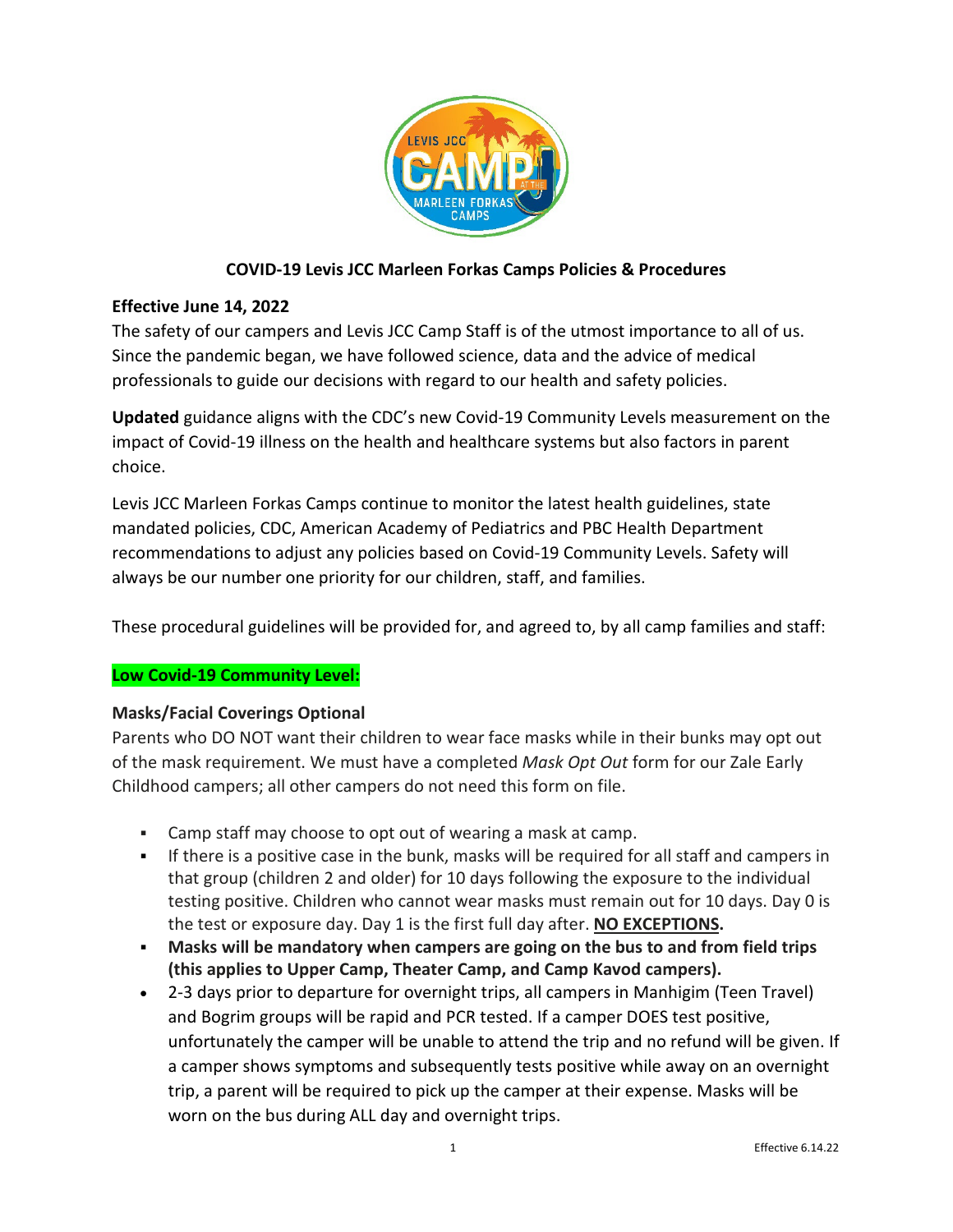# **If a Positive Case of COVID-19 is Diagnosed in a Bunk:**

We will not automatically close a group if a child/staff person in your child's bunk tests positive for COVID-19 (direct contact within your bunk). In the case of a positive COVID-19 exposure at camp, it will be at the discretion of the parents to either have their child remain in camp OR to quarantine their child at home:

- If a camper has a positive COVID-19 diagnosis, the camp office must be notified immediately.
- **Early Childhood Camp and Camp Kavod:** Children who test positive for COVID-19 will be asked to stay home for 10 days AND only will only be allowed to return if they are symptom-free without medication. An Antigen test to return to camp is not mandatory.
- **Upper Camp and Theater Camp:** Any camper who tests positive can return after 5 full days as long as they are symptom-free and they wear a mask when indoors and if social distancing is not possible.
- Parents/guardians will receive notification via email about the positive case.
- ALL direct contacts in the bunk (regardless of vaccination status) may continue to attend camp, but will be required to take an Antigen Covid-19 test on day 5 after the exposure (*Day 0 is the test or exposure day. Day 1 is the first full day after*). Following day 5 test, in order for children to return to camp, parents are required to send documentation of negative test results with a date and time stamp on the test kit to:
	- o Upper Camp, Theater Camp [camp@levisjcc.org](mailto:camp@levisjcc.org)
	- o Early Childhood Camp [zale@levisjcc.org](mailto:zale@levisjcc.org)
	- o Camp Kavod [alil@levisjcc.org](mailto:alil@levisjcc.org)

If a parent chooses not to test their child, the child may not attend camp and must isolate for 10 days after direct exposure.

- Children and staff who have tested positive for Covid-19 in the past 90 days and recovered do not need to test after an exposure unless they develop symptoms.
- **We will strictly enforce our illness policy. Any staff or camper that develops any visible Covid-19 symptoms (coughing, runny nose, fever, abdominal pain, rash, or lethargy) will not be allowed to attend camp or will be sent home immediately if symptoms develop during the camp day.**
- If multiple campers and/or counselors test positive in the same bunk, we may need to close the bunk and send everyone home to quarantine to prevent the virus from continuing to spread. Our ability to keep the bunk open is dependent on being able to adequately staff the group.

Note: We will continue to require children who have a direct contact with someone testing positive for Covid-19 **inside their home** to quarantine at home and return to camp with a negative test result on day 5 (post exposure) due to inability to isolate.

## **Daily Health Check Before You Arrive**

Parents/guardians are responsible for conducting a daily health evaluation of their child before attending camp. **If the answer is yes to any of the following questions, the child must stay home from camp.** Any child or staff member who displays visible symptoms of illness will not be accepted to camp that day.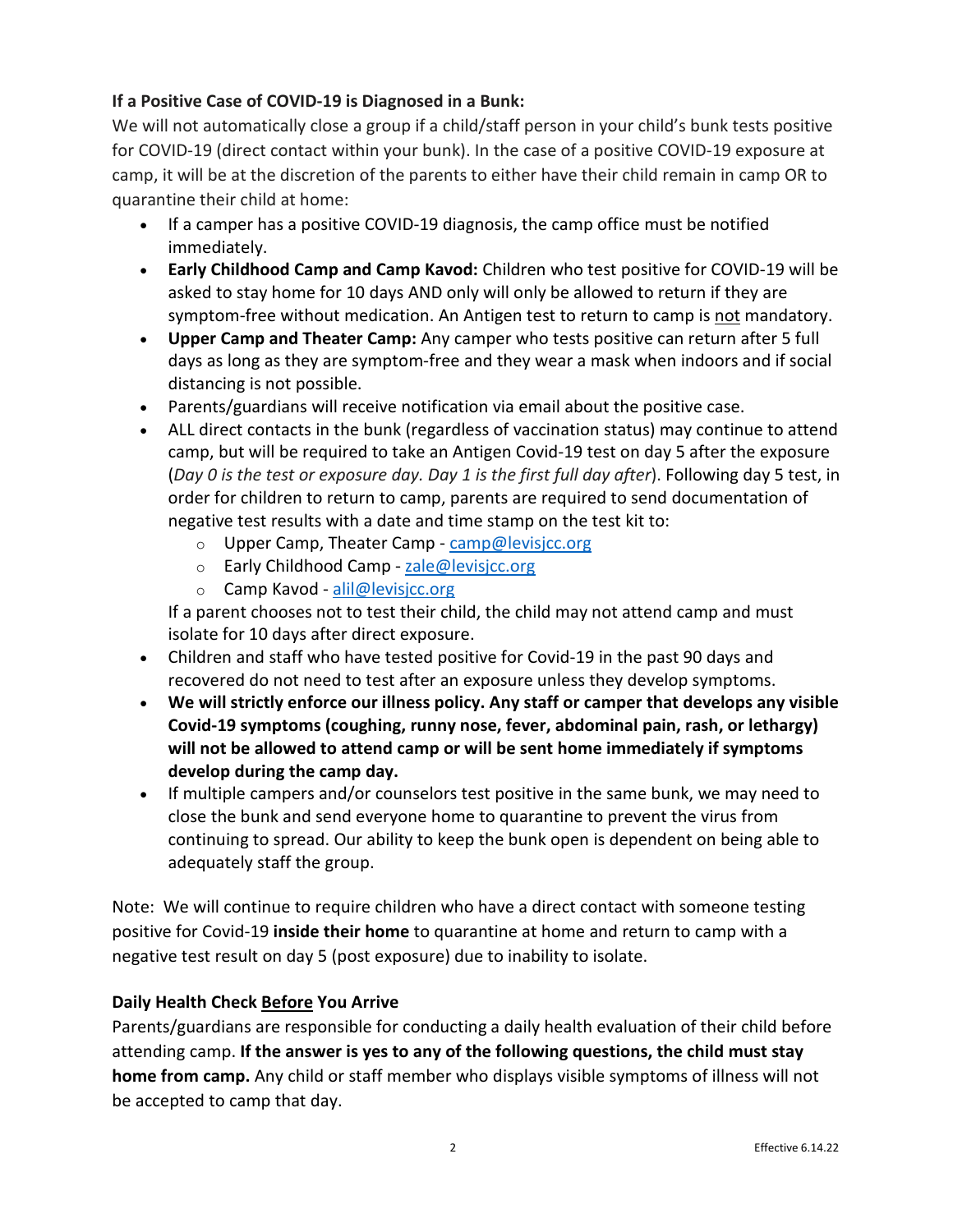- **1. Have you, your child or anyone in your home tested positive for COVID-19?**
- **2. Do you, your child, or anyone in your home have a runny nose, fever, cough, shortness of breath, difficulty breathing, sore throat, loss of smell or taste, chills, muscle pain, headache, a rash, diarrhea, vomiting or lethargy?**
- **3. Have you administered medication for fever to your child (or anyone in your home) in the past 24 hours?**

Any child or staff who has a temperature of 100.4 or higher will not be able to attend camp that day. Any child or staff with a runny nose, headache, rash, diarrhea, vomiting or lethargy or showing signs of respiratory issues: coughing, tugging in the chest, wheezing or shortness of breath will be sent home.

### **Illness at Camp and Updated Sick Policy**

As a direct response to the COVID-19 pandemic, we are modifying our normal sick policies to take special consideration to reduce the risk of possible infection. **We cannot emphasize enough the need for our parents to keep children home when your child or anyone in your home is sick.** We will require the following protocol to be adhered to by staff and families. The following policies supersede any information in our *Camp Parent Handbook* concerning illness:

 Any sick children and staff are required to stay home; this includes children and staff who have a temperature of 100.4 or higher, or who are displaying symptoms including runny nose, coughing, sneezing, shortness of breath, difficulty breathing, sore throat, loss of smell or taste, chills, muscle pain, headache, a rash, diarrhea, vomiting or lethargy.

### **If A Child or Staff Shows Signs of Illness At Camp**

- If a child or staff displays symptoms of illness while at camp including, but not limited to runny nose, fever, coughing, sore throat, runny nose, diarrhea, vomiting, lethargy, and rash s/he will be isolated in our supervised, designated area.
- Parents will be notified and required to pick up their child immediately. Emergency contacts will be called if your child is not picked up within 30 minutes. Parents should call the Camp office (Zale 561-852-3286, Upper Camp and Camp Kavod 561- 852-5090) when they arrive, and the child will be brought out to you.

### **Returning to Camp after General Illness**

Any child or staff showing signs of respiratory issues (including coughing, tugging in the chest, wheezing or shortness of breath) or other COVID-19 symptoms including runny nose, fever, abdominal pain, diarrhea, vomiting, sore throat, or lethargy may return to camp based upon the following criteria:

 48 hours after being symptom free, without fever reducing medication and a negative Antigen Covid Test (date and time stamped) on the morning that your child is returning to camp OR